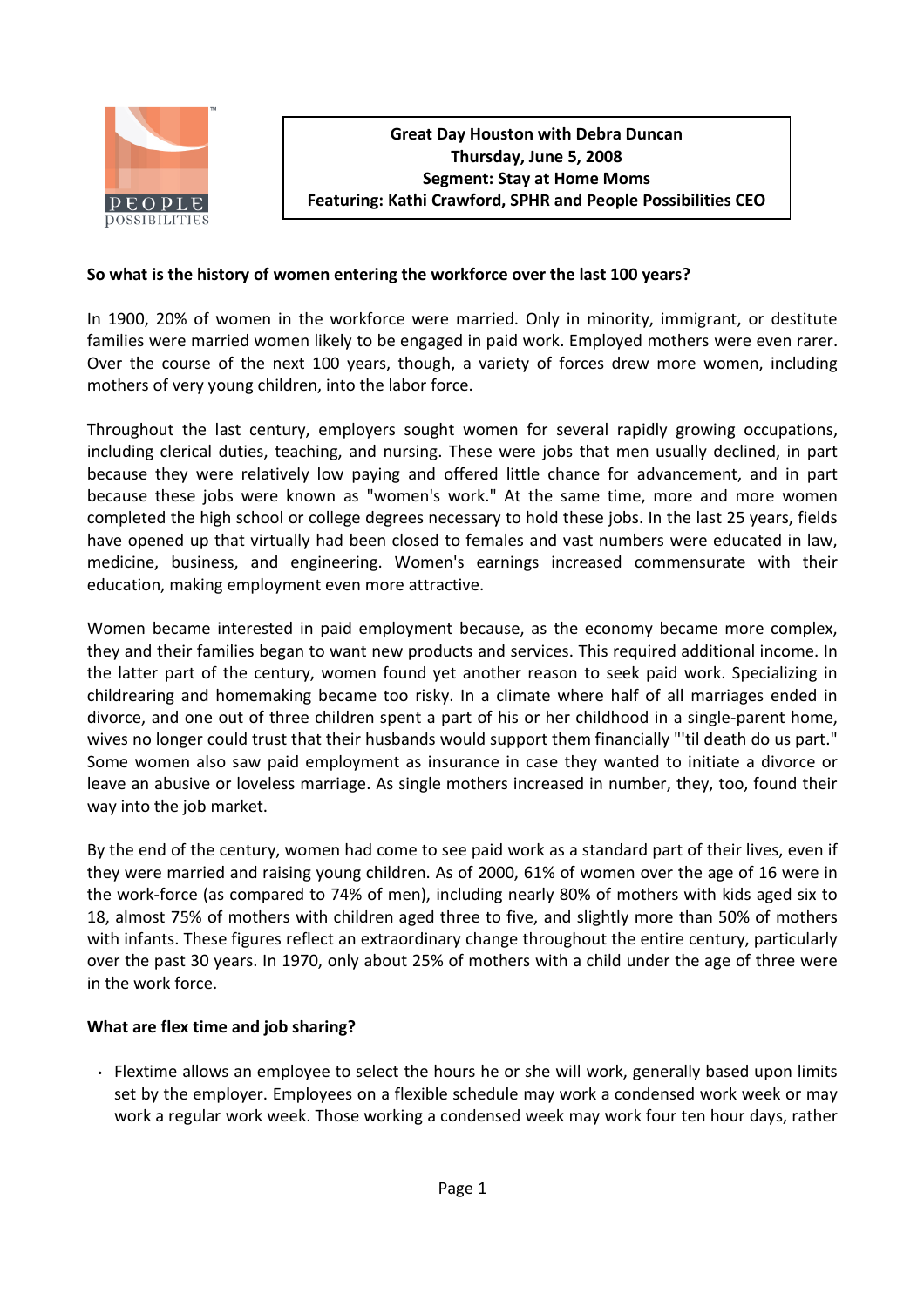

**Great Day Houston with Debra Duncan Thursday, June 5, 2008 Segment: Stay at Home Moms Featuring: Kathi Crawford, SPHR and People Possibilities CEO**

than five eight hour days. Those who work a five day week may work hours other than the typical "nine to five."

- Job-sharing is a way for two people to both fill one job. Each person has a permanent part-time post. They split the hours, pay, holidays and benefits between them according to how many hours they each work. There are three main types of job share: shared, divided or unrelated responsibility.
	- Shared responsibility means there is no division of duties. In this case, the partners are interchangeable. It requires a high level of communication and coordination yet it can bring great continuity of the role to the organization.
	- Divided responsibility means that projects and/or clients are split between the partners. Because of this division, each partner can work independently and choose their own hours and they don't have to know each other well.
	- Unrelated responsibility is where the partners do completely unrelated work while working in the same department. It's almost like two part-time jobs running in tandem and works when the partners have different skills both of which are needed by the employer.

### **If you work, how do you convice your boss to let you work in a flexible work arrangement?**

- Today employers are jumping on the band wagon to offer flextime in the form of compressed work weeks and location flexibility. One of the primary reasons is a concern with the rising gas prices. I just spoke to one of my prior employees this week and found out that her company has just offered flex time to its corporate employees as a way to help employees who are traveling over 30 miles to and from work every day reduce their fuel expenses. These employees can now choose a four day work week and work ten hours a day.
- HP, a company with operations here in Houston, has been credited with inventing flextime. It was a radical idea in the 1950's when HP first introduced it, but now it's a standard offering for many employers. Technology companies have been a leader in providing a flexible workplace. I have a friend who works for HP that worked for them here in Houston and, when her husband was offered a great opportunity in Reno, NV, she was able to continue working for HP out of her home. She also shares her job with a co-worker so HP receives the benefit of a full time employee and they both enjoy better flexibility and time with their spouse and children.
- They key thing you need to do is to talk to your boss about the **pros and cons of flex time or job sharing.** You will need to articulate the benefits to your department and company and how to overcome the perceived limitations.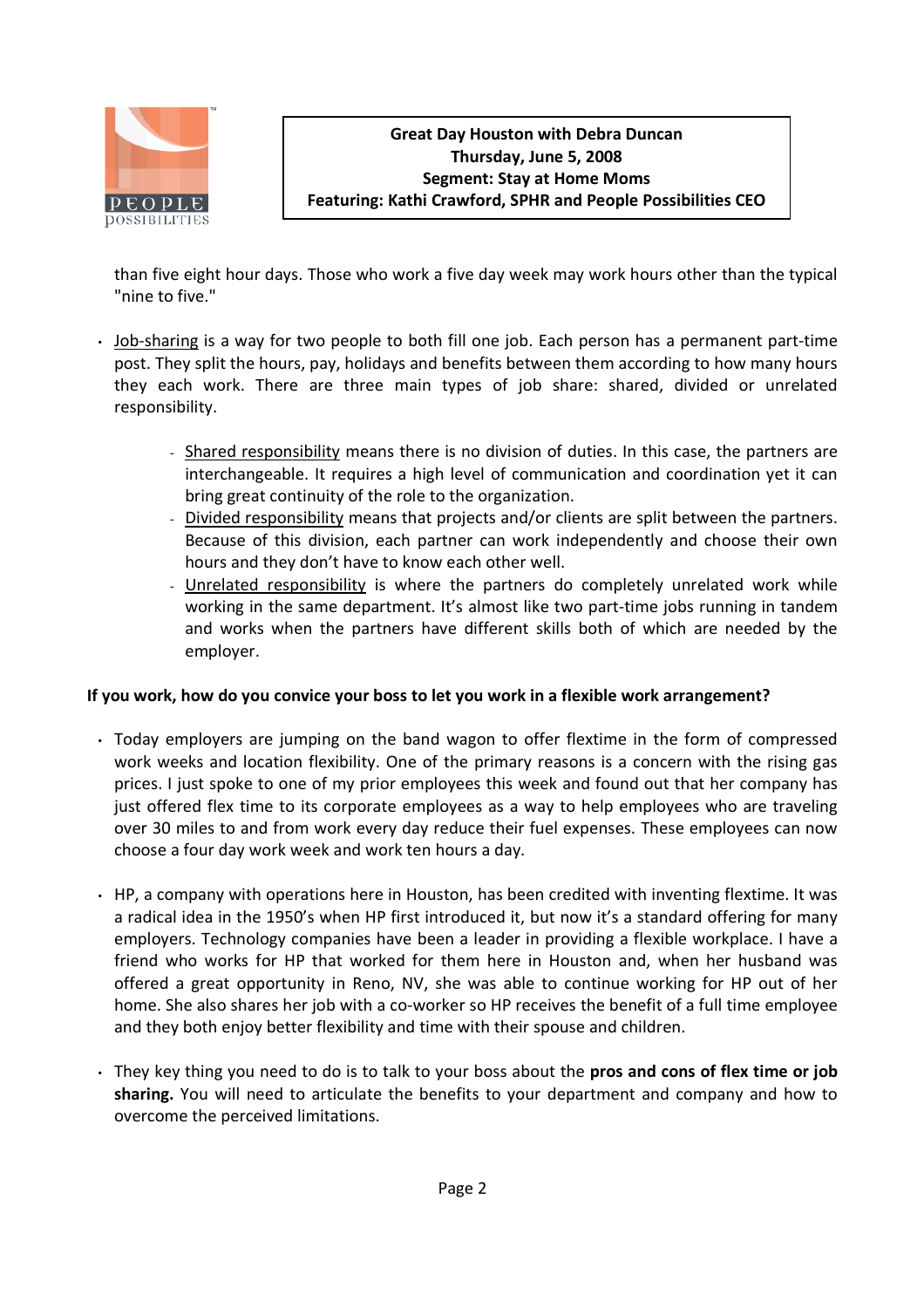

**Great Day Houston with Debra Duncan Thursday, June 5, 2008 Segment: Stay at Home Moms Featuring: Kathi Crawford, SPHR and People Possibilities CEO**

### **Pros**

- Certainly for the employee, a flexible work arrangement can offer more balance between work and family obligations. It can increase job satisfaction and reduce overall commute expenses.
- For the employer, offering a flexible work arrangement to its employees can lead to greater productivity and better health and well being. It can also be used as a recruiting advantage and a retention tool for key skills.
- One more benefactor of flexible work arrangements is the communities we live in. Many cities, including Houston, have programs to reward companies for offering flexible work arrangements. The city benefits by reducing peak hour traffic flow, reducing fuel consumption needs and improving air quality. Over 140 Houston area businesses participated in the 2006 Flex in the City program and an estimated 20,000 employees eliminated at least one additional peak time commute.

### **Cons**

- The challenge for the employee is that the line between work and home can become blurred. An employee working at home can find it difficult to STOP working on a project. Employees may end up working all hours of the day and night because of the proximity of the office being in the home. Also, employees are concerned they may lose "face time" with their boss and co-workers.
- Managers tend to find it difficult to change their mind set and manage remotely. Traditionally, managers are more comfortable when they "see" their employees working and know they didn't take a two hour lunch or arrive at the office an hour late. To deal with this concern, a manager needs to set productivity and performance standards and hold the employee accountable to them. Frequent one-on-one calls can help facilitate concerns for priority setting and review of deadlines. To address the loss of "face time", the manager can arrange periodic meetings in the office with the team. It's important for the manager to share the results the remote employee is achieving with the team so they know there is "fairness" in the work load.

### **If you stay at home, how do you find an employer who offers it?**

The easy answer is RESEARCH! Look at the employers enrolled in the Houston Flex in the City program. They will be open to flexible work arrangements. Identify your key skills and work that you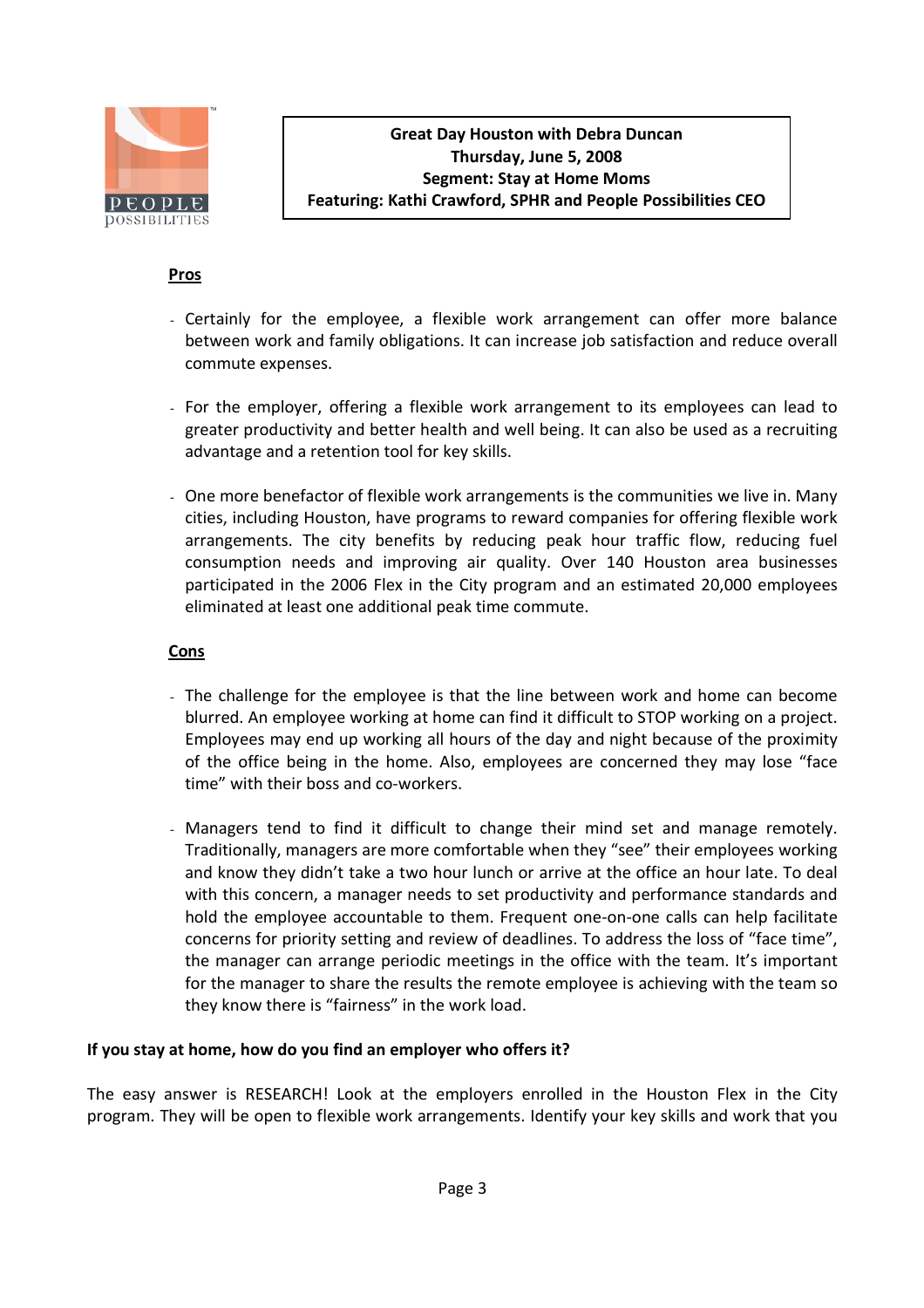

do and think about how you can do this work within a flexible work arrangement. Then it goes back to "selling" the idea to the employer.

## **Is working part time a good option?**

Working part time is a great option in many ways. There are jobs at all levels that can be performed on a part time basis. Look at Starbucks, for example. Many of their employees work on a part time basis, including their front line managers. The really great thing about Starbucks is that these part time employees are eligible for health benefits. This can be a perfect option for someone that can only work 20 to 30 hours a week and needs the health benefits. There are other companies that offer what Starbucks offers. Keep in mind that most companies categorize a part time employee as working less than 32 hours per week. So, if you work a 32 hour per week schedule, you may be eligible for benefits with the company yet you are working less than the standard 40 hour work week.

Another option is taking on project work. A spouse of one of the leaders I supported at my last company is a writer. They are raising two girls and mom works at home taking on writing projects. She can flex the level of project work based on the girls' schedule. When they are in school, she can take on more projects. In the summer, she will lighten the load a bit. There are probably some projects she turns away or provides to a fellow writer when she can't fit it into her schedule.

If you're concerned about the loss of benefits by working part time or on projects, talk with a financial planner and research options to buy the insurance you need. Your spouse's benefit plan may be sufficient. You can invest in an IRA if you do not have access to a 401k. And there can be tax benefits for working at home that you will want to look into.

### **Are there any other flexible work options out there?**

According to a spring 2006 study conducted by Boston College's Simmons School of Management, it was found that the participation in flexible work arrangements by women varied across industries. Younger women used them less frequently, possibly because they were at the stage of ramping up their careers. Among respondents, the technology industry had the highest overall participation rate (96 percent), followed by the nonprofit (92 percent), medical (88 percent) and finance (86 percent) industries. Arrangements included not just flex-time, telecommuting and part-time work, but also limits on travel or evening or weekend work.

# **What about the notion that Stay at Home Moms have no useable skills to enter the workforce after the kids go to school?**

This is a great question and a great concern for many women. My recommendation is that if you have been out of the workforce for some time or are contemplating a stay at home option, identify the